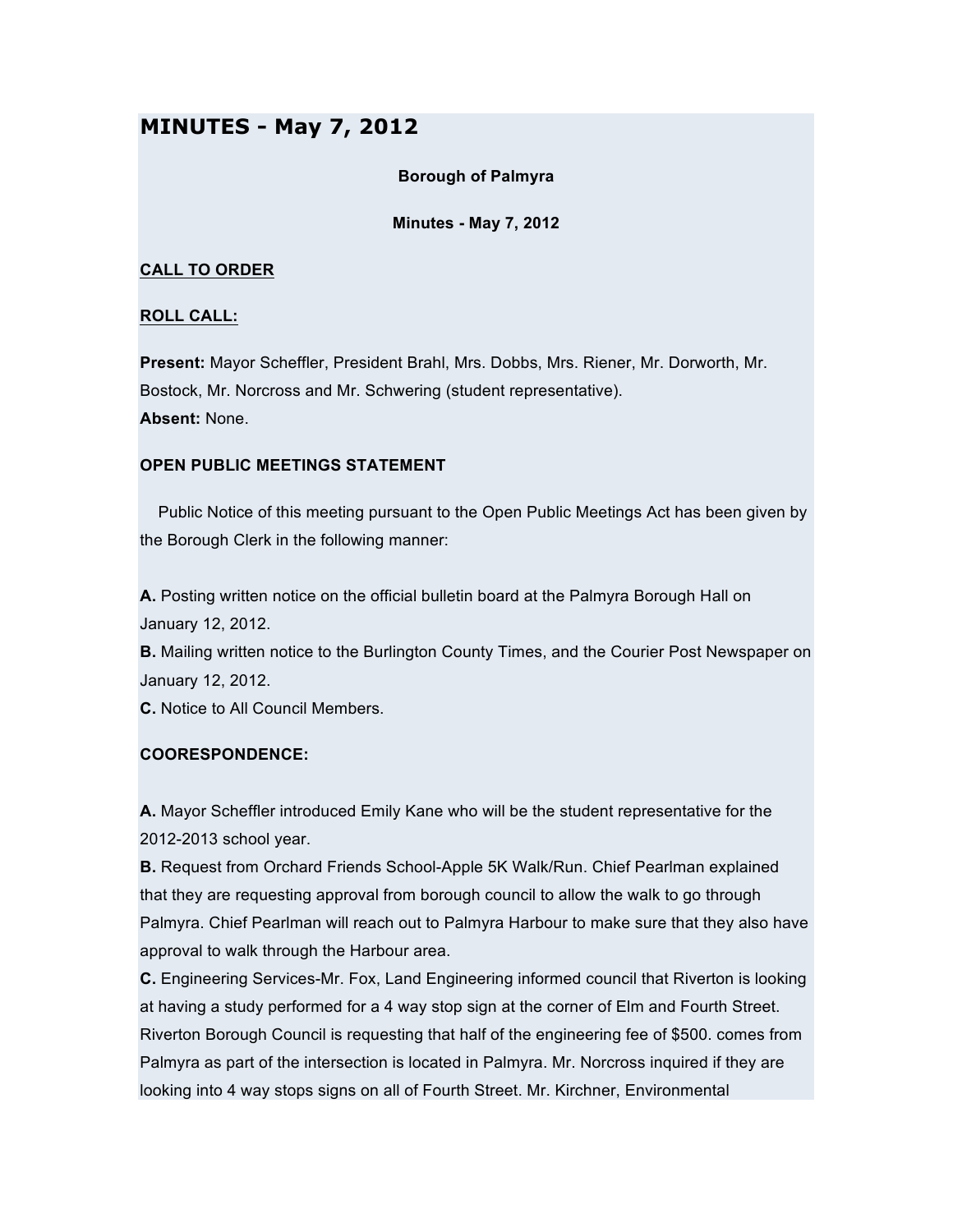Resolutions informed council that they would have to do an ordinance to designate a 4 way stop and that he is also looking at Columbia for a 4 way stop sign. Mrs. Riener inquired if this is duplicating the study. Mr. Kirchner explained that he was looking into rolling both locations into one ordinance. Mr. Dorworth inquired if the study was already completed? Mr. Fox explained that he was waiting for mutual agreement from both towns before beginning. Mrs. Riener inquired as to when the work would start. Mr. Gural explained that as soon as both councils' agree to pay half of the engineering fee Land Engineering would be authorized to proceed. The council can also authorize Environmental Resolutions to proceed with preparation of ordinance. Mr. Dorworth made a motion to authorize Land Engineering to conduct the study of the 4 way stop sign for Elm and Fourth in the amount of \$250. Mr. Bostock second the motion. All members present voted in favor of the motion.

**APPROVAL OF MINUTES.** Approval of minutes for April 2, 2012 and April 9, 2012. Mrs. Riener made a motion to approve the minutes from April 2, 2012 and April 9, 2012. Mr. Bostock second the motion. All members present voted in favor of the motion. Mr. Norcross abstain from the vote for April 2 and Mr. Dorworth abstain from the vote for April 9th.

#### **PROFESSIONAL UPDATES:**

**A.** Land Engineering-Mr. Fox reported that the street scape on Market Street will be starting tomorrow. PSE & G will be placing the actual decorative lights and base. Mr. Fox explained that there are some extra funds in the grant amount that council can choose to spend on Market Street. He is recommending replacing more sidewalks and PSE & G is requesting some conduit under the sidewalks. The grant will cover the cost with a change order approved by council. Mrs. Dobbs inquired if the entire sidewalk on Market Street was being replaced? Mr. Fox replied that the sidewalk would be replaced just where the new lights are going in. Mr. Fox informed council that the Ethel B. Hardy Park specs are complete and ready to out to bid. The gazebo will be an alternate bid and that he is requesting approval to advertise the bid. Mrs. Dobbs inquired as to what changes are being made to the plans for the park? Mr. Fox explained that the Burlington County Jif had conducted an inspection and that the swing set does not meet current standards, the mulch will need to be replaced and there will be two picnic tables by the basketball court and one by the sign on the concrete. The sidewalk entrance will be ADA on Market Street. Mr. Bostock inquired about the status of the fence? Mr. Fox replied that the plan is to go out for the fence separate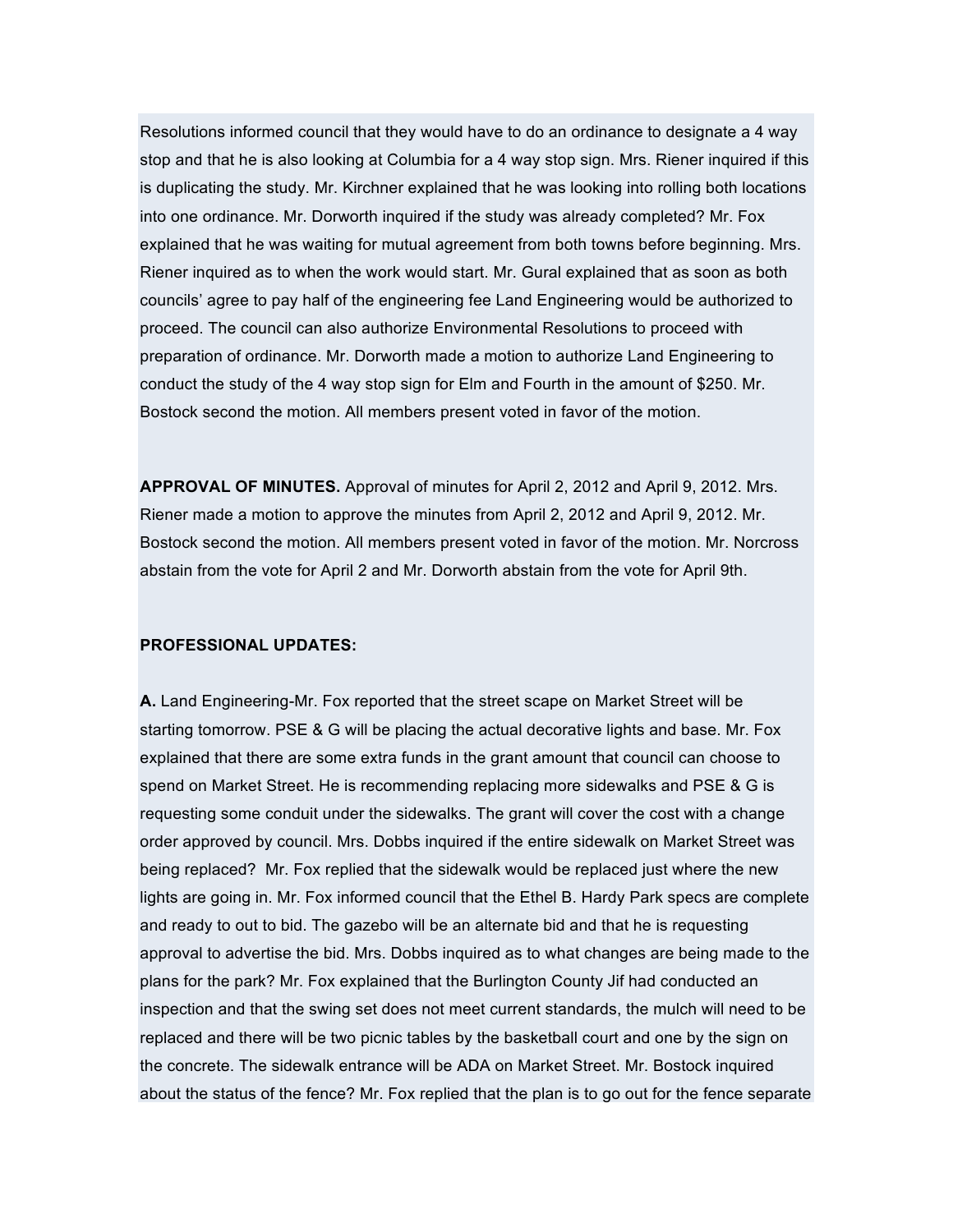from the other bid, since the fence is a special detail. The estimated cost is about \$29,000 for the entire fence and that if the bids are too high the fence could be repaired in portions. Mrs. Dobbs inquired if there will be a fence on Madison and what about grills for the neighborhood use. Mr. Fox explained that there will be an opening in the fence on Market Street but no opening on Madison. There are also two grills listed on the plans. Mrs. Riener discussed the concern of the grills and being able to start a fire. Mr. Fox explained that the grills could be an alternative to the bid if council desired. Mr. Gural informed council that the grills are cast iron and there will also be some needed at the community center in the back. The seniors have requested grills for their picnics. Mrs. Riener is concerned that someone walking by could start a fire in the grills and that it could become a safety issue. Mayor Scheffler discussed that it is more of a liability to have residents bring their own grills, the Borough grills would have all of the safety features required. Mr. Fox explained that the grill at the community center would be about 30 feet away behind the center. Chief Pearlman inquired if the residents would be allowed to use the grills on weekends and what type of security that they will have. Mayor Scheffler explained that there would be signs placed with the rules for using the grills.

**B.** CPG & H-Burlington County Bridge Commission Survey-BID. Mr. Gerkens reported to council that the Bridge Commission has approved repaving Market Street after the Borough's project is completed. There is also a grant available for complete streets, which means that the street must serve motorist, bikes and pedestrians. Market Street is the last part of the Heritage Trail for completion in Palmyra and that it would have to have a bike decal placed on the street to be considered a complete street by the grants. Ms. Dobbs inquired if there would be parking on both sides of the streets. Mr. Kirchner explained that complete street program looks at certain types of vehicle traffic volumes and if there is too much traffic a separate lane is needed for bikes. Mr. Gerkens discussed the JGSC Group and the Bridge Commission. The Bridge Commission was willing to complete a survey of Palmyra and other towns along the Riverline to help the Business Improvement District with their needs. In October-November of 2011 the Bridge Commission requested support from all of the towns on the project. Delran did not respond and Delanco is not participating in the survey. In November 2011 JGSC made a presentation to the Commission. January 2012 the Commission was concerned because it was now an \$80,000 cost to the Commission. Mr. Remsa and Mr. Gerkens were to meet with the JGSC Group and review the proposal that the group was going to present. May 17, 2012 the JGSC Group was to attend the Bridge Commission meeting and submit the proposal; they did not attend that meeting. Mayor Scheffler explained that they also did not attend a borough council meeting after being requested to do so. Mrs. Riener inquired if they had submitted an audit yet? Mr. Bostock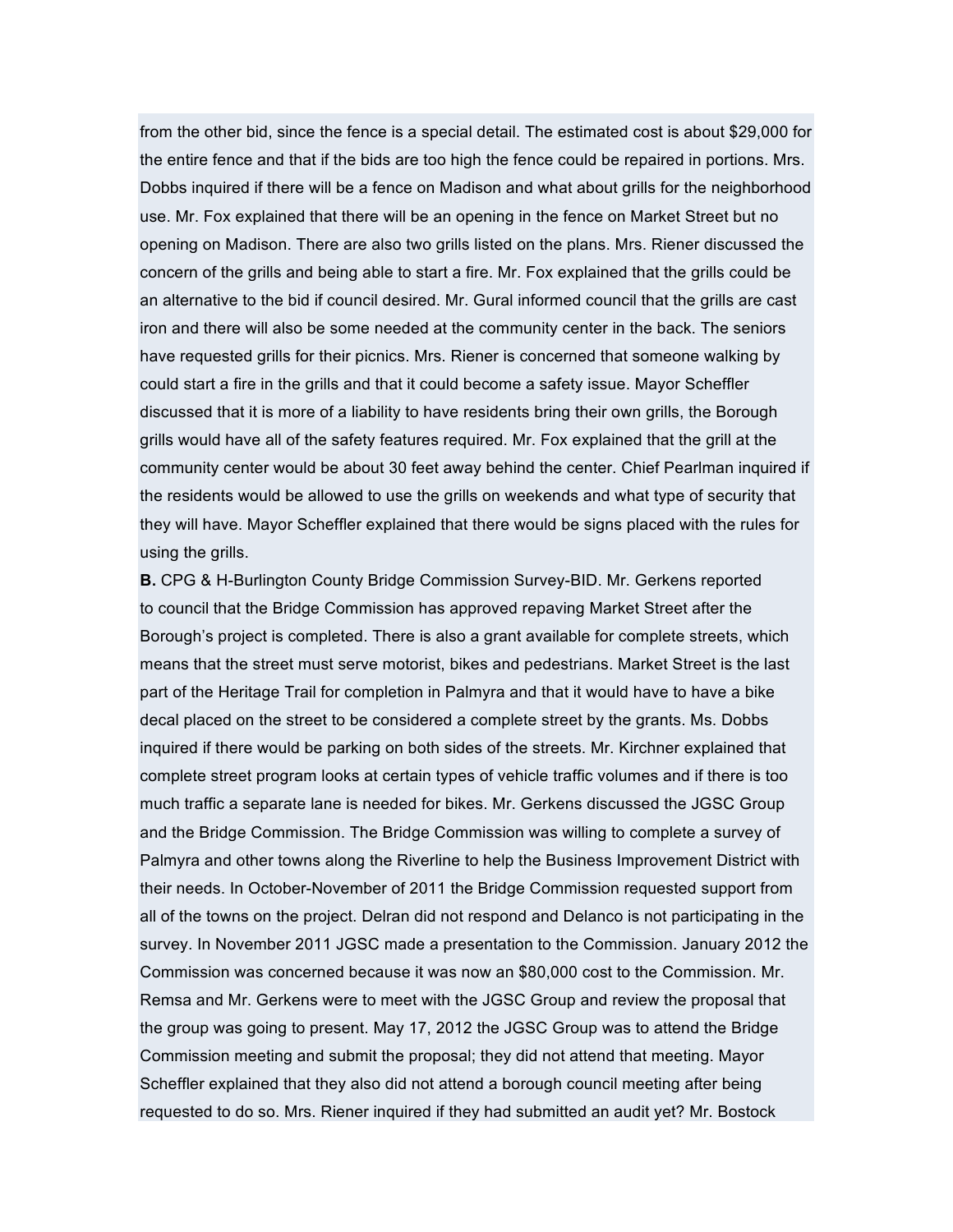replied that they had filed for an extension of time. Mr. Gural explained that part of the ordinance required an audit to be submitted by April 1st of the year. The only communication was to get a respond from Chris Getz that they would not be attending the council meeting. Mrs. Riener discussed that she is wrestling with the finance aspect and now wishes that the budget for the BID was not approved. Mr. Bostock explained that the audit was not part of JGSC responsibilities and that once an audit firm was hired; the BID discovered that they actually needed two separate firms. Mayor Scheffler discussed that the BID and JGSC felt that they did not have to report to council but that the Mayor's signature is required. Mayor Scheffler discussed that it is not the fault of the local businesses. Mrs. Riener explained that the BID should have some sort of responsibility to the taxpayers. Mr. Rosenberg explained that the BID ordinance reads that they are independent and not allowed to be micromanaged. President Brahl inquired if council can dissolve the BID. Mr. Rosenberg replied that council would have to adopt an ordinance rescinding the previous ordinance. Mr. Gural discussed that the survey that JGSC wanted the Bridge Commission to complete was present to council and that they need councils approval to authorize the survey application. If they were not working with council, they would not need the resolution of approval. Mayor Scheffler discussed that she does not want JGSC to appear in front of the Bridge Commission on the Borough's behalf. Mr. Bostock agreed that they need to go on their own. Mr. Gerkens informed council that the commission would not accept a proposal unless it was from the governing body. Mayor Scheffler discussed that she would like to see the BID succeed. President Brahl discussed that he had given them a year to get things in order and that he would not vote for their budget next year. Mayor Scheffler explained that the Bridge Commission only gives out so much funding yearly and that she does not want to use the funds on the survey.

**C.** Environmental Resolutions-Mr. Kirchner reviewed the projects that he is working on, the police shed with an amount of \$8,000, Parry Avenue Phase 2 for \$320,000, Broad Street for \$40,000 and the street sweeper specs have been submitted for consideration. Mr. Kirchner informed council that the ADA project is 60% completed and that the contractor is past the time allotment. There is one crew that does the ramp and then another crew goes back and does the clean-up. The HVAC system is under design and can go out to bid in June, estimate is \$500,000. The trees on Cinnaminson and Charles have been taken out by the county. He is reviewing the parking restrictions on Charles Street. Chief Pearlman discussed that the county has recommend 75 feet south of the stop sign. Mr. Kirchner informed council that the county will install "do not block the box" at Cinnaminson Avenue and Parry Avenue. He is reviewing the information for the sewer rates by flow and should have the information shortly from the water company. Mr. Dorworth inquired about the usage of water for pools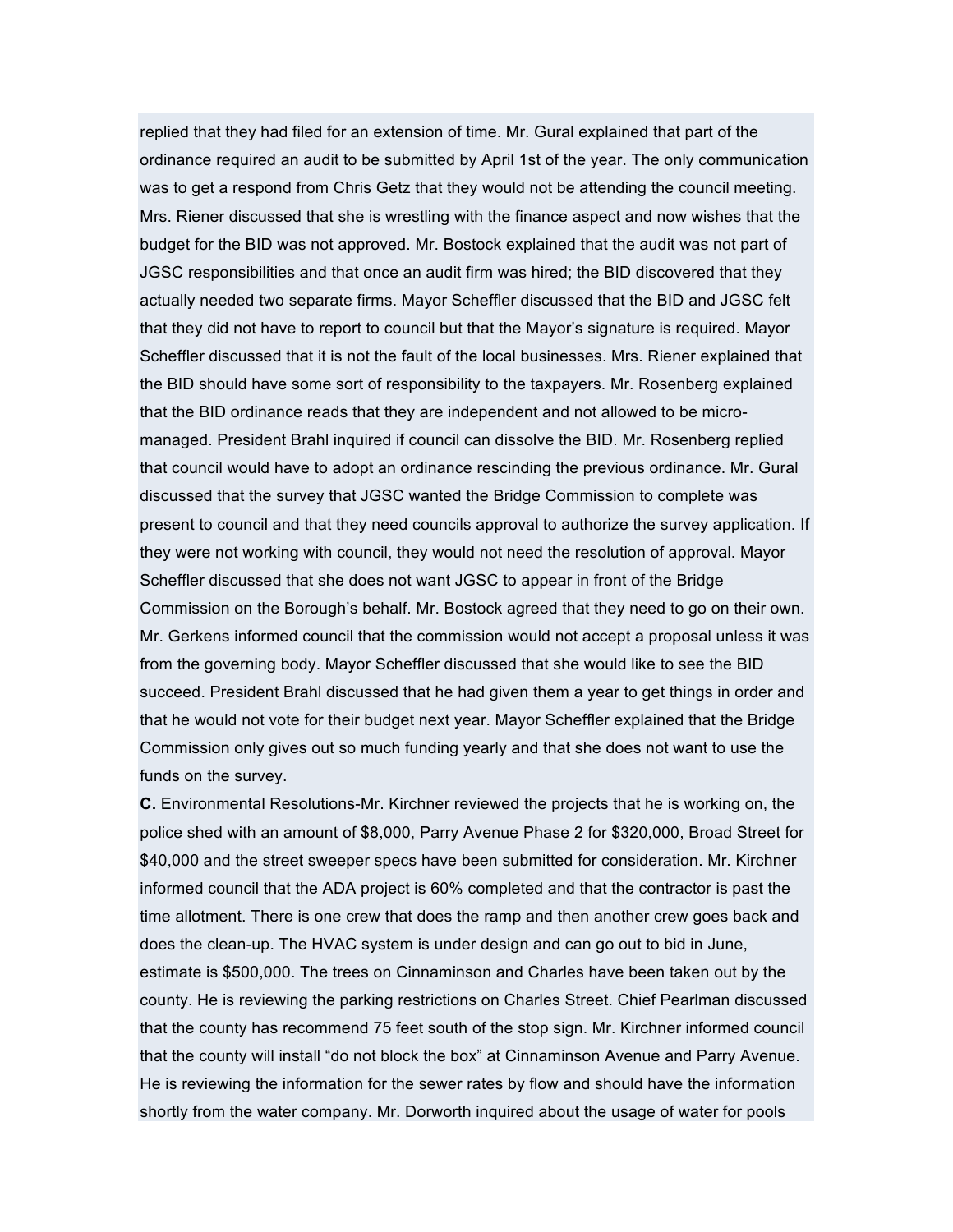and watering of the lawns. Mr. Kirchner explained that the accounts can be set up for usage only in the winter months and straight rate in the summer months. Mr. Kirchner has submitted a draft of the road inventory and that the borough should consider placing Charles Street on next year list of road repairs. President Brahl informed Mr. Kirchner that several intersections have missing signs. Mr. Norcross informed Mr. Kirchner that there is a dip at Garfield and Melrose that will be taken care and also a two inch pipe that has to be clear. Mrs. Riener discussed that the crosswalk at Morgan and Highland needs to be repainted. Mr. Kirchner reported that he had attended the complete street workshop and that the county will be adopting the complete street program also. The program will add points to any grant submitted.

**D.** ERM- licensed site remediation professional-Mayor Scheffler discussed that the Borough needs to appoint a professional from the ERM firm to satisfy the new DEP rules and regulations. Mr. Gural explained that in order for the DEP to save some funding they have passed some of their responsibility to the towns.

Mayor Scheffler announced that Steve Schwering was selected as one of the finalist for the New Jersey League of Municipalities scholarships. Steve also will be receiving his Eagle Scout Award in June.

#### **DISCUSSION ITEMS.**

**1.** Sewer Connection Fee Ordinance. An ordinance will be introduced at the next meeting to bring the connection fee up to the recommend amount by the auditors.

**2.** Parking-Morgan Avenue-Bethany Lutheran Church-Mr. Schoen requested that something be done for the parking problems at the church. The people taking the Riverline park in the spots all day and there is no room to drop off or pick up the children from the Little Friends Nursery. The parents have to double park sometimes on Morgan. Mayor Scheffler inquired if the nursery just needs a few parking spaces for loading and unloading. Mr. Schoen replied that there is a need for more spots, because the parents have to walk the child into the nursery due to their young age. Chief Pearlman will take a look at Morgan and also Parry Avenue. The light rail takes up most of the parking spots on the lower blocks. Mr. Dorworth recommend a meeting with Mr. Schoen, Chief Pearlman and Mr. Gural and bring back a solution for council to review.

**3.** Capital Improvement Ordinance. Mr. Gural explained that there are funds in other ordinances that are not spent that can be appropriated. Most of the items for purchase were discussed at budget time. The sewer department is in need of a street sweeper/vacuum/jet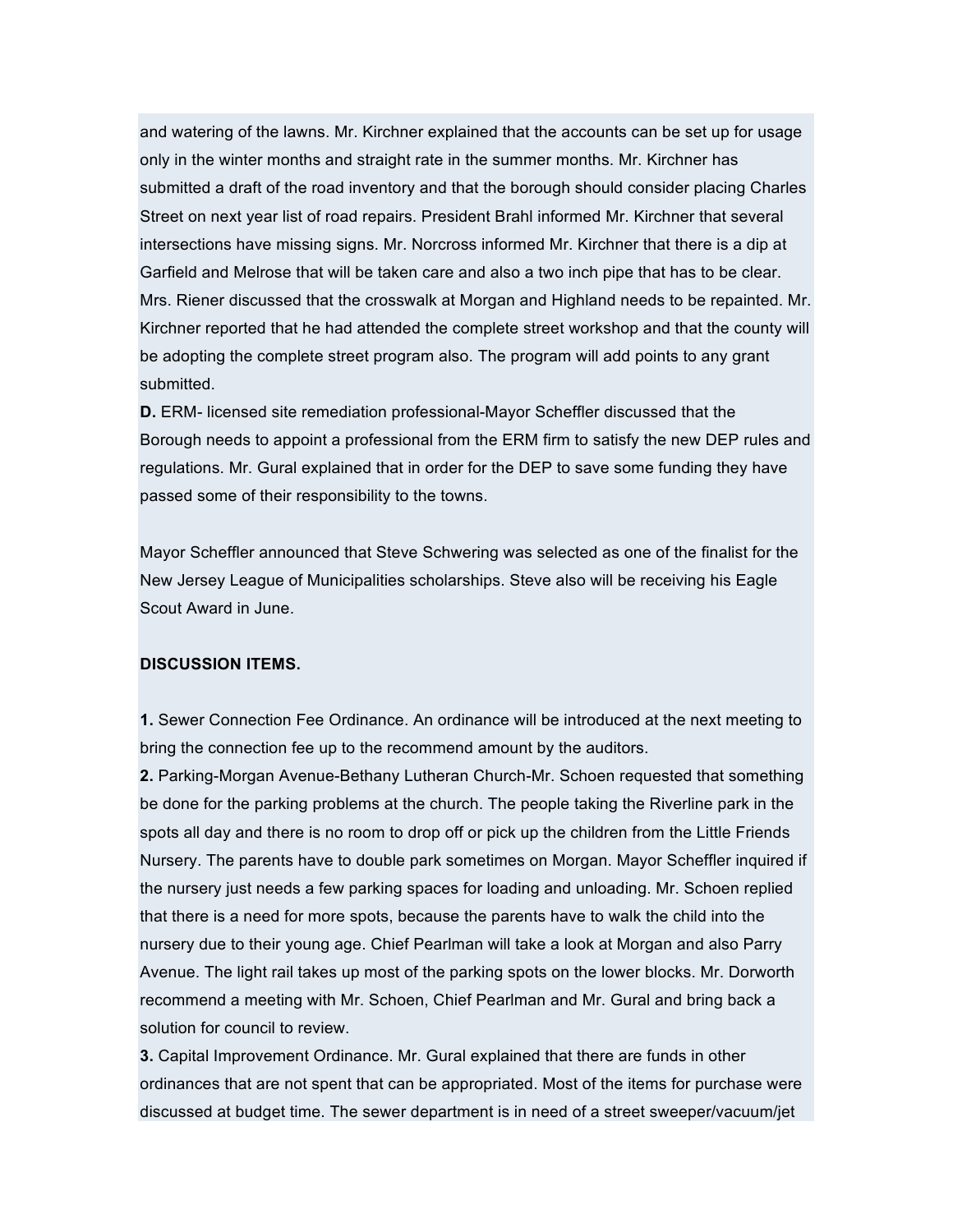truck. The police department would like to purchase two new four wheel drive vehicles. Borough hall needs some improvements to the interior and exterior and the community center needs some updates to the security system. Mrs. Lewis, CFO explained that the capital and bond ordinances should be reviewed periodically so that there are no remaining funds left. There is some funding left in an ordinance from 2008 that the fire department can use for a generator.

**4.** Discussion on estimate tax bills-Resolution 2012-92 , Authorizing And Directing The Tax Collector To Issue And Mail Estimated 3rd Quarter Tax Bills. Ms. Johns, tax collector explained to council that estimated tax bills would have to be mailed, since the county and state will not have tax rates before the time of regular bills. It is difficult to have a delay with the August billing and residents having to pay both quarters in the fall. The estimate bills would allow residents to pay the August billing. President Brahl inquired about the additional cost of the bills. Ms. Johns replied that the cost would be two (2) mailings, but it would save other costs. Mrs. Lewis, CFO explained that the tax bills are due in August, the sewer bills in Oct and tax bills again in November. The real issue is the cash flow so that there is no hold up in payment of the bills. President Brahl made a motion to approve the resolution, Ms. Dobbs second the motion. At the call of the roll, the vote was:

**AYES:** President Brahl, Ms. Dobbs, Mrs. Riener, Mr. Dorworth, Mr. Bostock, Mr. Norcross.

#### **NAYES:** None.

**5.** Corrective Action Plan for Audit. Mrs. Lewis submitted the corrective action plan for the audit as required by the state. Ms. Dobbs requested a correction to the plan that the tax collector should say 2012 instead of 2011.

**6.** Personnel Procedures and Policy Manual. Mr. Gural informed council that the employee handbook is about 250 pages and that he would have the final document in a few days. The document will be available in electronic form as well. The JIF requirements for the CDLicense and civil rights are included.

**7.** Reimbursements for Retired Police Officers. Mayor Scheffler recommended that the HIP compliance be followed in the submitting of the bills and information to council. The state has made the decision on what reimbursements the towns have to pay for retired officers.

**8.** Unemployment Insurance for seasonal workers. Mayor Scheffler reported that the state is looking at ways to stop seasonal workers who are only hired for a short period of time from collecting unemployment.

**9.** Salary Ordinance & Resolution Amendments. Chief Pearlman requested an amendment to the salary ordinance for the position of police clerk or police secretary. He would like to hire a part time person for the department. Council will introduce the amendment at the next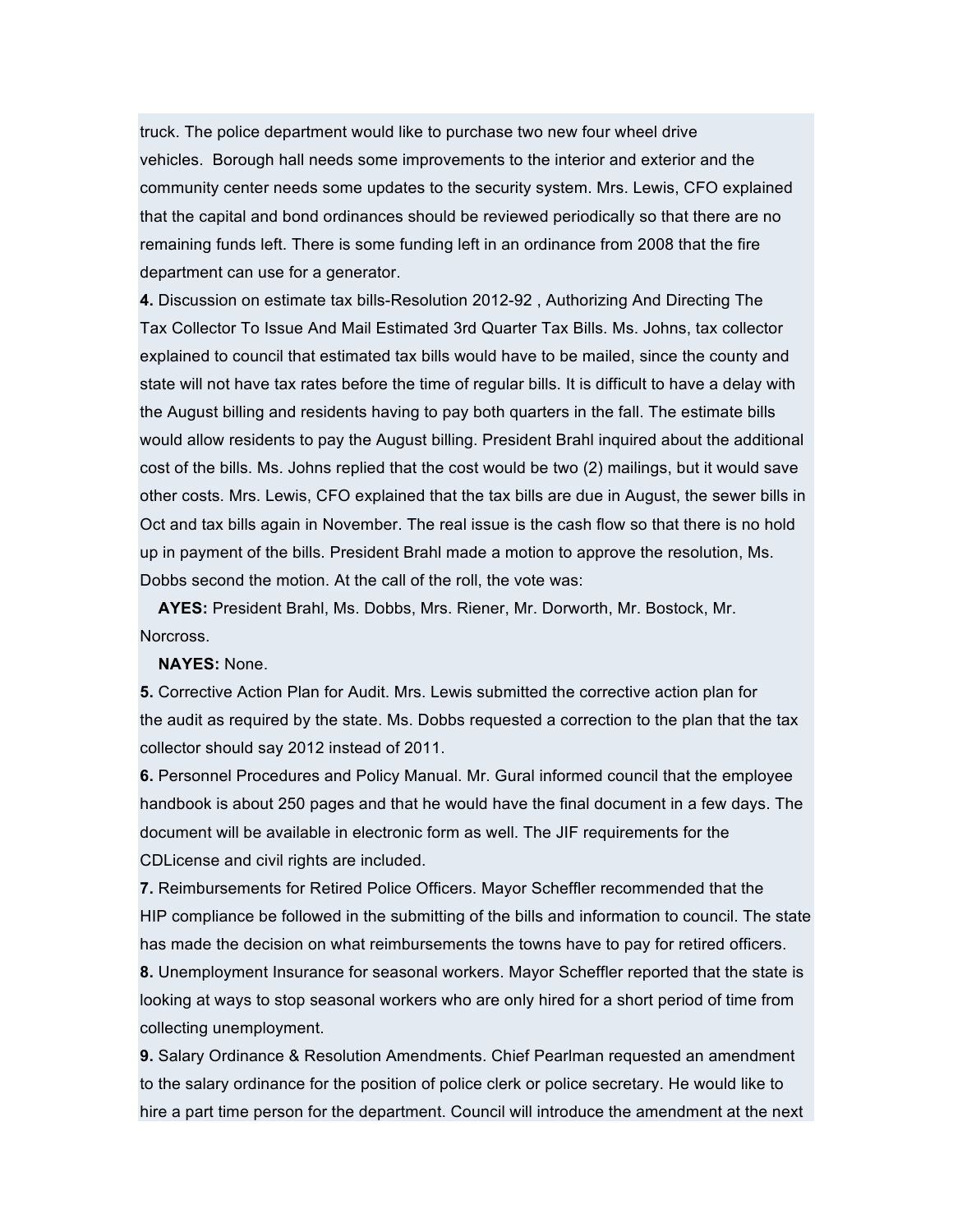regular meeting.

**10.** Court Administrator-attendance at meetings. Mr. Rosenberg informed council that the Supreme Court ruled that the court administrator cannot be required to attend council meetings.

**11.** MACCS contract-Mayor Scheffler explained that this is the contract for trash removal at the Harbour and Willow Shores. The resolution for approval will be scheduled for the next meeting.

**12.** Borough Own Lots-Mr. Gural explained that last year council had negotiate with Mr. Hollins about the purchase of a borough lot. A deadline had been set by council and as a result of the negotiations Mr. Hollins offered the Borough \$2,000 for the lot. Mr. Rosenberg will prepare the resolution for next meeting.

**13.** Field Turf Proposals. Mr. Norcross recommend that council approve a one year contract for the legion field turf. The one year visit would be for a total of \$2,000 from LandTek who was recommended by the firm that installed the field. The resolution of award will be listed on the next agenda.

**14.** Mutual Aid Agreement-Police. This was held for executive session.

**15.** Garden Committee. Mayor Scheffler requested that these appointments be discussed at a future meeting.

**16.** Block Party Ordinance. Chief Pearlman explained that there needs to be tighter rules and regulations on neighborhoods closing down streets and holding block parties. The ordinance would require signatures of the residents living on the block and discussions on insurance and security.

**17.** Concession Stand Doors donation. Mr. Norcross announce that Mr. Mozer was making the doors for the concession stand for \$2,000 for the borough and instead has decided to donate them. Mr. Norcross would like to see some type of recognition for Mr. Mozer. Mr. Gural discussed that the bulk of the expense for the cannon was also borne by Mr. Mozer. **18.** Shade Tree Committee. Mayor Scheffler reported that the shade tree advisory board ordinance will be held on second reading at the next council meeting.

**19.** Light Rail. President Brahl discussed that there is talk constantly about the Light Rail and the problems that it brings to the borough. President Brahl would like to take a look at what the train has done for the town and that it is time to review the issues such as economic impact, crime rate, traffic, pollution, ridership, and the pollution. President Brahl explained that he is concerned about the reason why there are so many train stops in the few miles. He would like to compile some facts and information to work towards closing the station in the borough. Mr. Dorworth recommends checking with the court office for the light rail tickets that have been issued and no payment has been made. Mr. Bostock discussed that they need to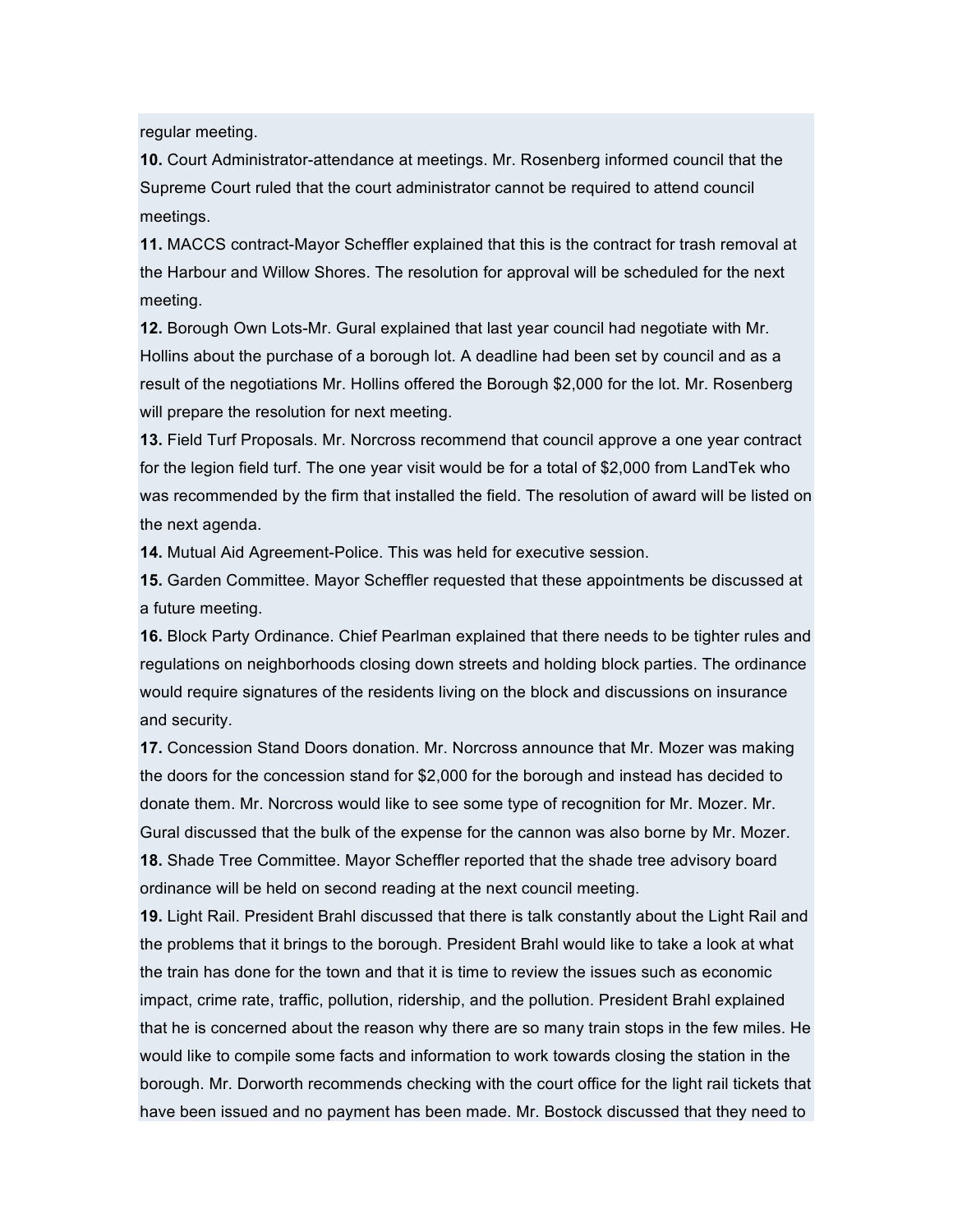find out what the true cost is to operate the system is. Mayor Scheffler recommend that President Brahl, Mrs. Riener, Mr. Norcross and Chief Pearlman be a part of the committee. **20.** War Memorial- Mayor Scheffler explained that the committee is working on getting incorporated. Mr. Gural informed council that Mr. Smith, attorney is referring some of the paperwork for the war memorial to Mr. Rosenberg. Council discussed the location of the new signs that the county will place near the memorial and the need for them not to block the actual memorial from view. The signs need to fit into the sentiment of the war memorial. **21.** Governor's Juvenile Justice Summer Expansion Program Grant. Mr. Gural explained that this is the same grant that the borough and the YMCA received last year to help with scholarships for the summer camp program.

**PUBLIC COMMENTS:** President Brahl made a motion to open the meeting to the public, Ms. Dobbs second the motion. All members present voted in favor of the motion.

Ercolono-Maryland Avenue complained about the sewer plant odor and that it has gotten worse since the trees were taken down. One tree is dead and two more are dying. The odor is better than what it was, but still it is there. Mayor Scheffler inquired if a phone call was made to report the smell. Ms. Ercolono explained that she did not call the borough because they are aware of the smell issue. Mr. Gural explained that the dead trees are being replaced and that there has been discussion about another type of screening. Mr. Norcross explained that the screening is made of vinyl and will force odors back and not allowed it to go to surrounding areas.

Resident- discussed that they are trying to work together and that if the tank was covered and there were more trees it would help. Mayor Scheffler replied that the borough is looking at it options and costs. The resident also express concerns about the noise level of the machines and they seem to be louder at night. Mayor Scheffler explained that the new trees should help with the noise level.

President Brahl made a motion to close the public portion. Mr. Bostock second the motion. All members present voted in favor of the motion.

**CLOSED SESSION. Resolution No. 2012-93**, Resolution Excluding The Public From Certain Meetings Pursuant To Section 8 Of The Open Public Meeting Act C. 231 P.L. 1975. (litigation and personnel).President Brahl made a motion to approve the resolution, Ms.